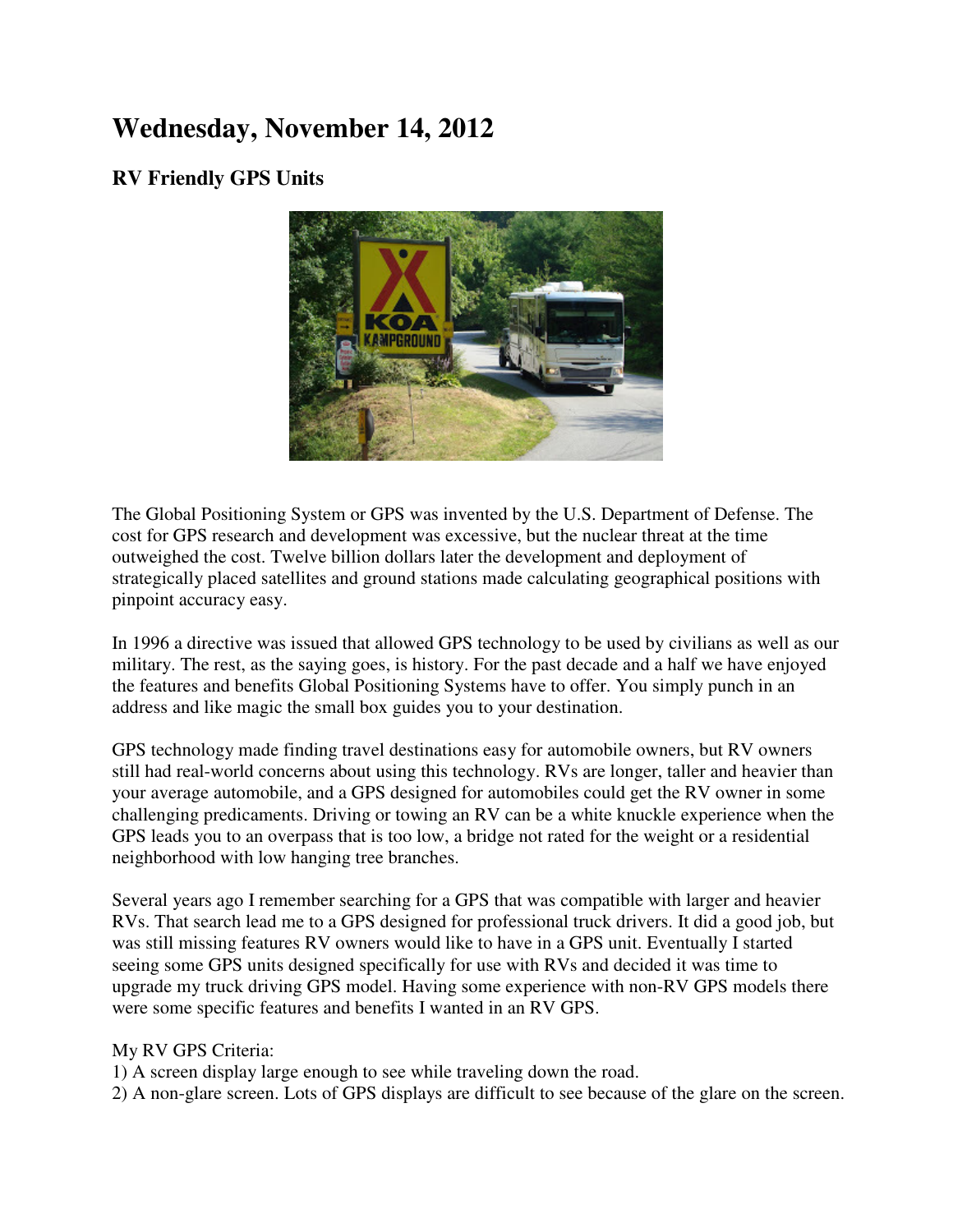3) The option to select settings for an RV or for everyday automobile use.

4) A GPS that can be updated with current map data. I have owned GPS units that were basically worthless in a couple of years because you could not update the system with current data. 5) A GPS with RV specific tools like Points of Interest, RV campground locater, warnings, hazards and restrictions, RV friendly exits and RV trip planning features.

With my list of criteria the search was on for a GPS unit designed with RVs in mind. I quickly discovered several very reputable GPS manufacturers who offered GPS units with RV features.

Magellan offers the RoadMate GPS for RVs. The RoadMate comes available in several models offering various levels of RV and truck related features. The features I like include:

1) A 7-inch touch screen display

- 2) Free lifetime map and traffic alert updates
- 3) The Good Sam Club Trailer Life directory. This directory is a great resource for the RV owner.
- 4) Customizable truck/RV routes
- 5) Bluetooth enabled, turns your GPS into a hands-free speaker phone.
- 6) Turn by turn spoken directions
- 7) RV campground information and RV POIs.

Prices for the Magellan RoadMate range from \$349.99-\$429.99

Garmin offers several dezl GPS models with varying RV/truck related features. These Garmin GPS models are billed as truck and RV GPS units. Features I like on the Garmin RV/Truck GPS include:

- 1) Lifetime map and traffic updates
- 2) Trucking routes for the lower 48 states and Canada
- 3) Extensive exit services and POI listing
- 4) Customizable main menus
- 5) Bluetooth enabled
- 6) Spoken street names.
- 7) Lane assist with Junction View
- 8) Turn by turn directions

Garmin is currently taking pre-orders on a new dezl 760MT GPS model loaded with great features including a large 7-inch touch screen. The 760MT will be released on December 31, 2012

Prices for Garmin truck/RV GPS models range from \$249.99-\$399.99

As my research continued I discovered that Rand McNally was the first to actually launch a GPS device designed specifically for RVs. It started with the RVND 5510 & RVND 7710 RV GPS models, and I discovered Rand McNally just released a new and improved RVND 7720LM RV GPS unit. At first glance this new GPS met all of my criteria and more. It is evident this GPS was designed with RVers in mind.

Rand McNally offers the RVND 5510 & 7710 RV models and the brand new RVND 7720LM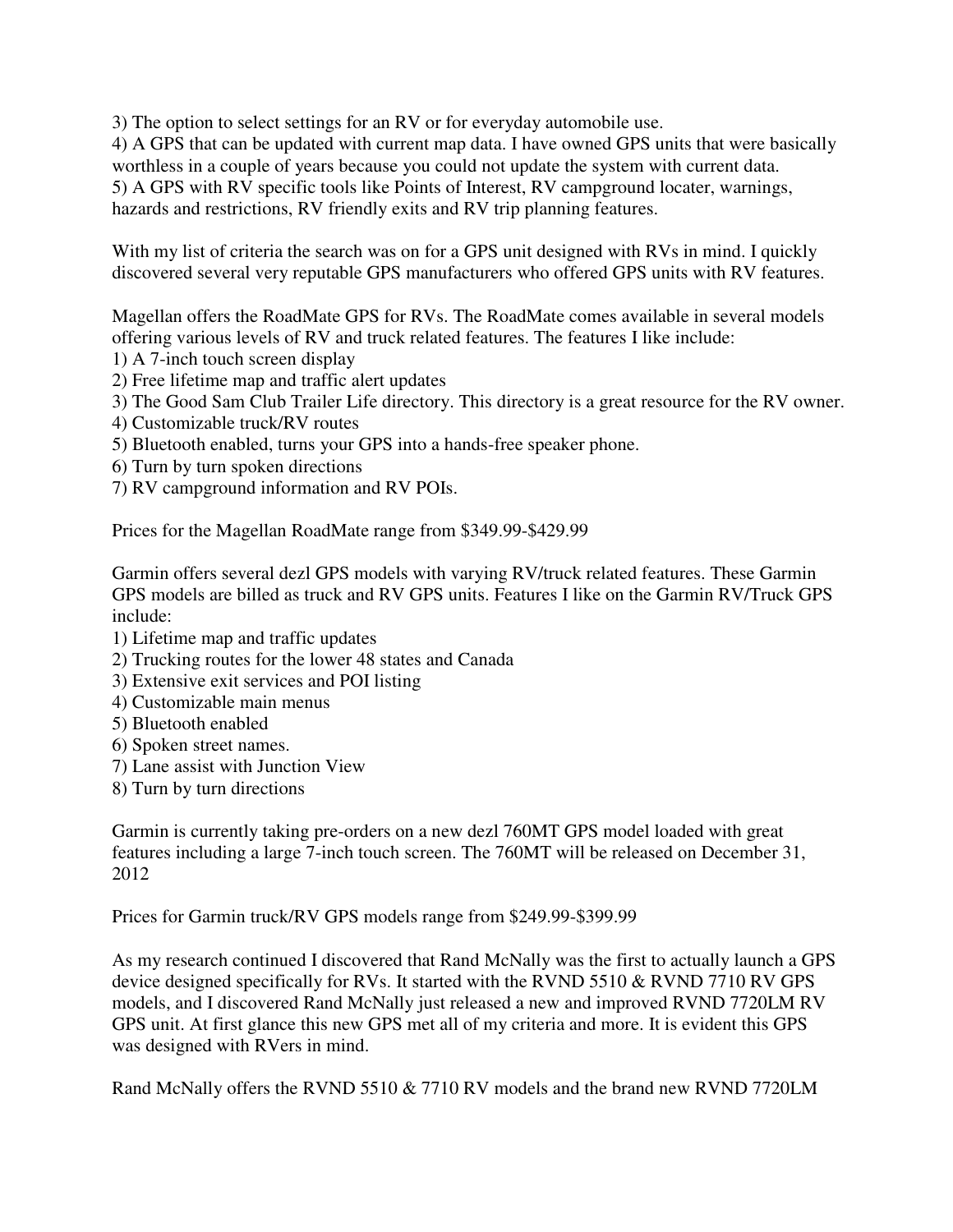RV GPS model. The features I like are:

1) The large 7-inch screen that adjusts for low and strong light.

2) The unit lets you choose from 11 different RV types, and can be switched to car mode for everyday use too.

3) Lifetime map updates using the Rand McNally dock software portal for PC and Mac users. 4) Routes based on legal and physical restrictions, such as low bridges and roads with weight **limits** 

5) Packed with RV specific tools like Junction View with lane assist, warnings for speed limit changes and other potential hazards, Exits Quick View featuring RV parking and amenities available at exits, RV maintenance logs, and RV safety checklists featuring pre-departure and campground set up checks. It also offers a quick planner to calculate time, distance and cost for trips, pet-friendly locations and there is an address book.

6) Wi-Fi connectivity, enabling transmission and display of weather and other real-time information. This includes current and forecasted weather information for your current location, your destination, and anywhere along your route. The live map overlays display other important information for RV owners like wind speed and precipitation. All of these weather related features are important when making RV travel plan decisions.

7) A fuel log so you can track your fuel purchases, including where it was purchased, gallons and total cost and it can be organized by date or state.

8) A video input that can be used to connect to a back-up or rear view camera.

9) Trip planning features include trip content featuring images and videos, multi-stop trip planning, millions of POIs including RV services, dump station location, thousands of RV parks and campgrounds, Woodall campground information and text to speech descriptions as you drive. 10) Rand McNally Editor's Picks, including Best of the Road® 3-4-day adventures, regional trips, scenic tours, weekend getaways

Prices for RVND RV GPS models range from \$149.99-\$349.99.

After researching some of the RV GPS models available, and based on my experience and criteria, I was sold on the new Rand McNally RVND 7720LM unit. The only thing left was to do was put it to a real world test.

The first thing I noticed and liked about this GPS unit was the brighter screen. It was really easy to see and can be adjusted for various light conditions. I liked the customized RV setting too. You simply choose the type of RV you have and the length, height and weight. Your best trip route is selected based on the information you provide, and on Rand McNally proprietary information. I always stress to others the importance of making safety checks before leaving on a trip, so the RV checklist feature helps make sure noting is overlooked or forgotten. You can even make your own checklists.

The Exits Quick View feature made it easy to find things like fuel and places to eat along the way. Something else I always talk to other RV owners about is being aware of the current weather conditions when you are traveling in your RV. I particularly like the real time weather information feature. It not only gives current weather information for where you are, but along your route too. And you can monitor wind speed, an important consideration for RV travelers.

It was a breeze to locate our campground and I had the option to search for certain campground